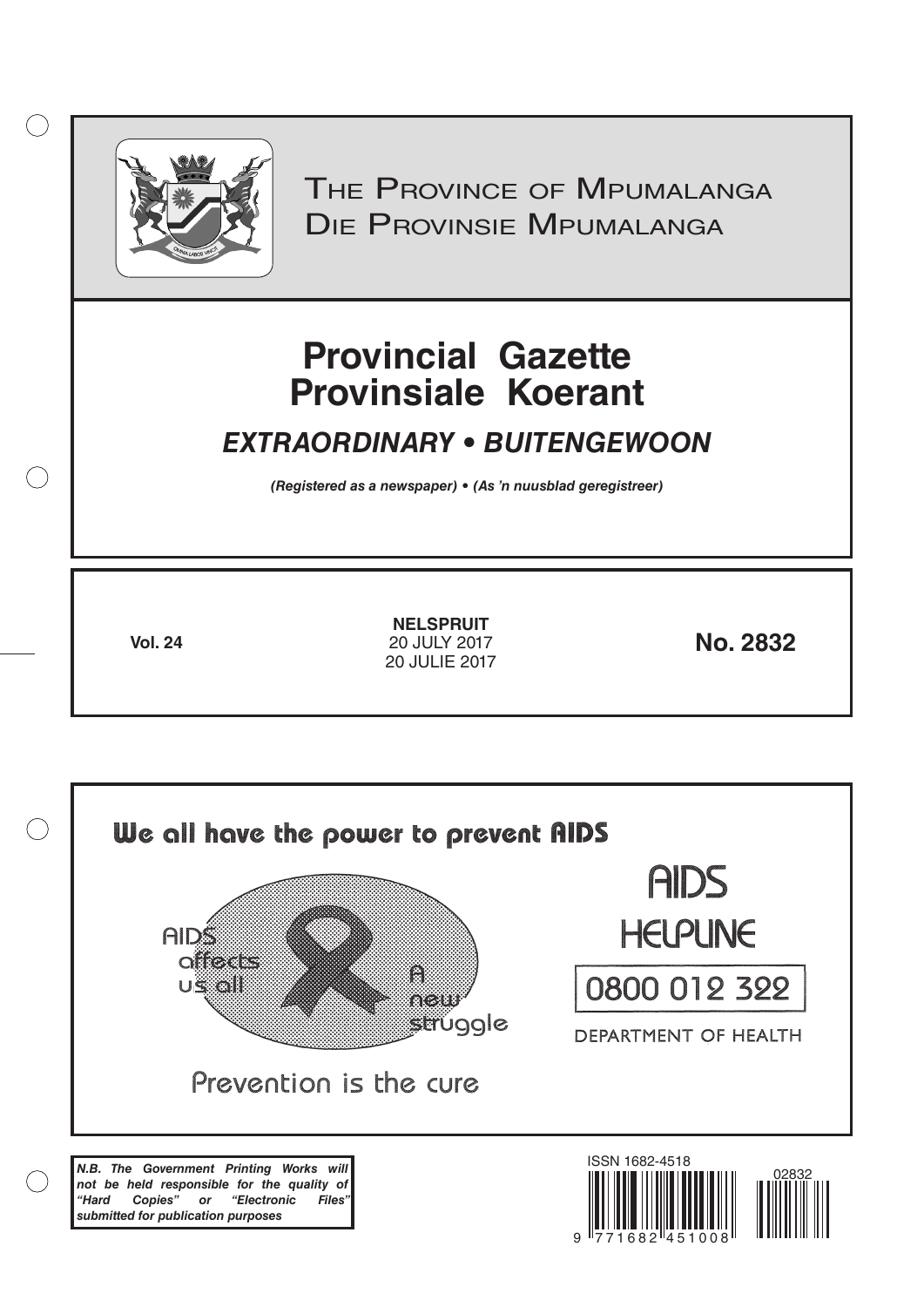# **IMPORTANT NOTICE:**

**The GovernmenT PrinTinG Works Will noT be held resPonsible for any errors ThaT miGhT occur due To The submission of incomPleTe / incorrecT / illeGible coPy.**

**no fuTure queries Will be handled in connecTion WiTh The above.**

#### **CONTENTS**

|    |                                                                                                     | Gazette<br>No. | Page<br>No. |
|----|-----------------------------------------------------------------------------------------------------|----------------|-------------|
|    | LOCAL AUTHORITY NOTICES • PLAASLIKE OWERHEIDS KENNISGEWINGS                                         |                |             |
| 76 | Local Government: Municipal Property Rates Act, 2004: Public notice calling for inspection of fifth | 2832           |             |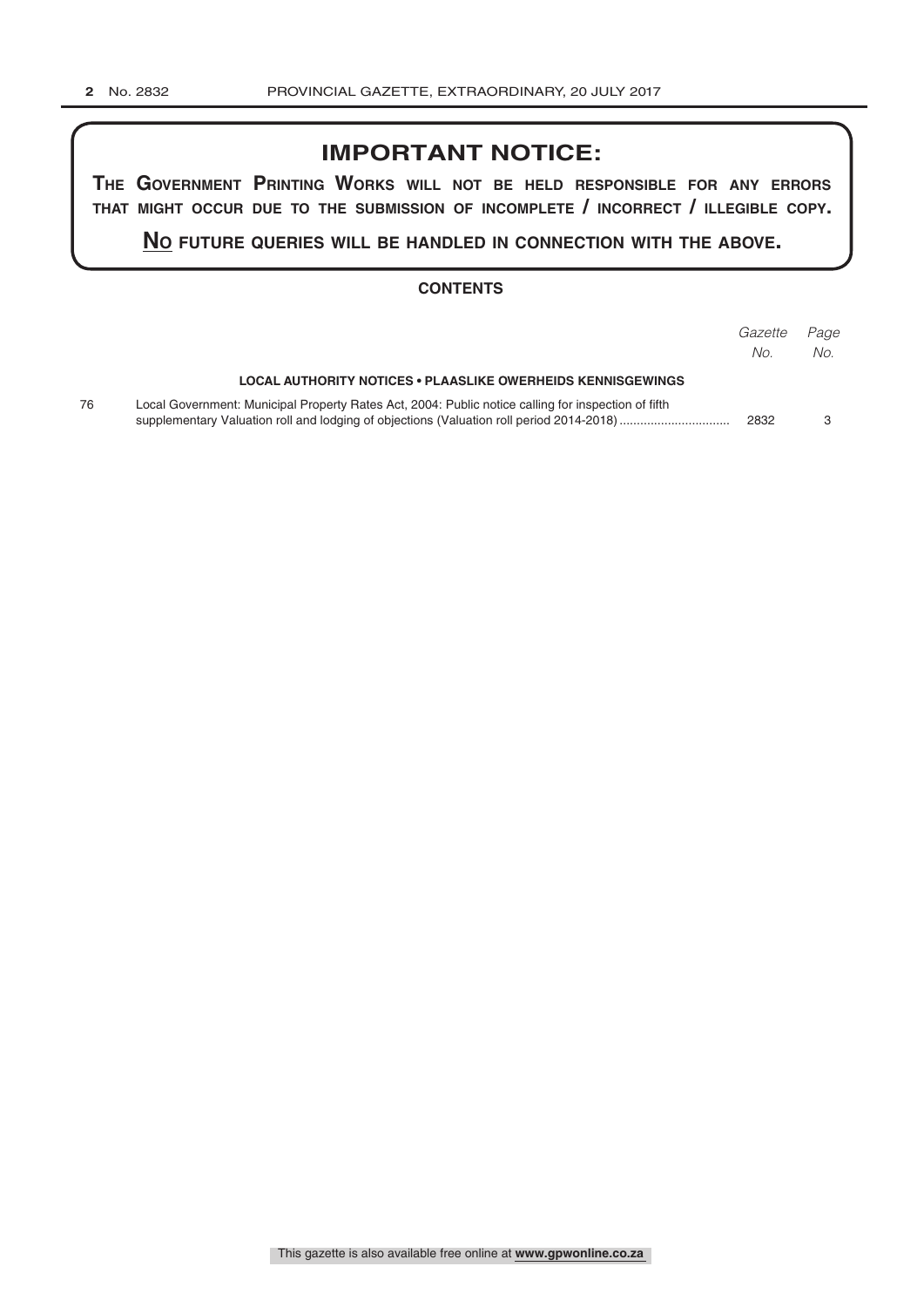#### LOCAL AUTHORITY NOTICES • PLAASLIKE OWERHEIDS KENNISGEWINGS LOCAL AUTHORITY NOTICES • PLAASLIKE OWERHEIDS KENNISGEWING Fax: +27 (0) 13 759-2070

## **LOCAL AUTHORITY NOTICE 76 OF 2017 ERRATUM**

**We here by give notice that the public notice that was advertised on the Lowvelder News paper issued on 30 June, on Barberton Times issued on 28 June and on Mpumalanga News issued on 29 June, which was also gazzeted on 30 June with Gazzette number 2826 contained an error on the date of public inspection of the valuation roll. The date was written as 03 June 2017 to 04 July 2017 instead of 03 July 2017 to 04 August 2017.**

### **PUBLIC NOTICE CALLING FOR INSPECTION OF FIFTH SUPPLEMENTARY VALUATION ROLL AND LODGING OF OBJECTIONS (VALUATION ROLL PERIOD 2014– 2018)**

Notice is hereby given in terms of Section 49 (1) (a) (i) of the Local Government: Municipal Property Rates Act, 2004, hereinafter referred to as the "Act" that the supplementary valuation roll for the financial year 01 July 2016 to 30 June 2017 is open for public inspection at the City of Mbombela municipal offices or at website: www.mbombela .gov.za from the **03 July 2017** to **04 August 2017**.

An invitation is hereby made in terms of section 49(1)(a)(ii) of the Act that any owner of property or other person who so desires should lodge an objection with the municipal manager in respect of any matter reflected in, or omitted from, the valuation roll within the above mentioned period.

Attention is specifically drawn to the fact that an objection must be in relation to a specific individual property and not against the valuation roll as such.

The form for lodging objection is obtainable at the following addresses: Nelspruit Civic Centre; White River Civic Centre; Hazyview Municipal Services Centre, Umjindi Municipal Services Centre, Ka-Nyamazane Municipal Services Centre, Matsulu Municipal Services Centre, Ka-Bokweni Municipal Services Centre or downloaded from the website: www.mbombela .gov.za. The completed forms must be returned to the above mentioned municipal offices or posted.

**NB:** The municipality will take **no** responsibility for late objection forms posted unless if a registered mail facility has been used, therefore the use of registered mail or courier services is advised. All envelopes should be clearly marked **OBJECTION FORM**. **Facsimailed or E-mailed objection forms will not be accepted**. **Property owners that have not received mailed notices by 03 July 2017 are requested to visit the municipal offices.**

For enquiries contact: Silindile Zwane @ 013 759 9273 Pamela Mokoena @ 013 759 9220 Mandla Radebe @ 013 759 9558

**Mr. N DIAMOND**

1 Nel Street (1981)<br>1981 - September 1982<br>1982 - September 1982

**ACTING MUNICIPAL MANAGER DATE: 10 / 07/ 2017**